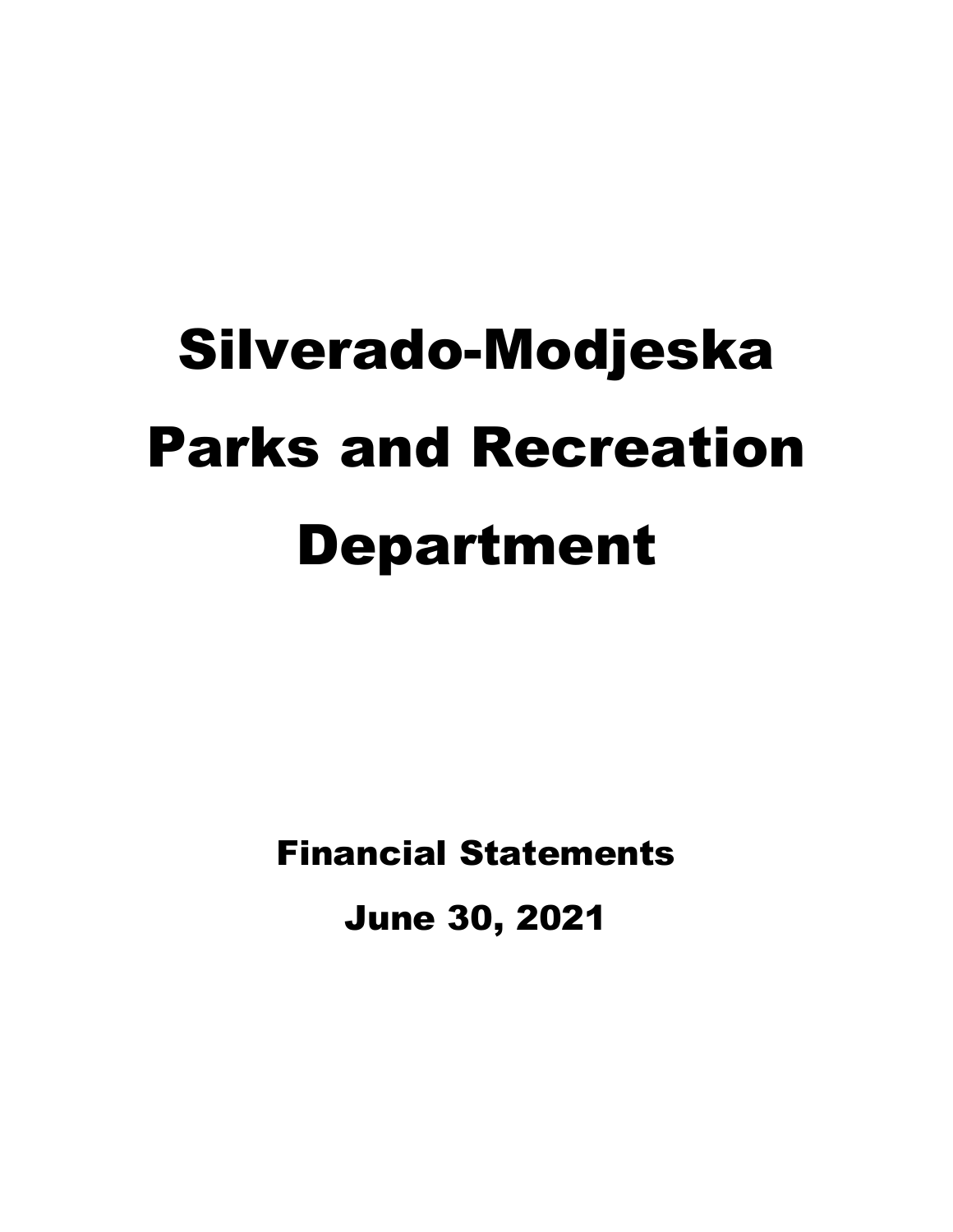|                                                                              | <b>Jun 21</b>  | Jul '20 - Jun 21      |
|------------------------------------------------------------------------------|----------------|-----------------------|
| <b>Income</b>                                                                |                |                       |
| 60000 · Recreation Program Income                                            |                |                       |
| 60001 Instructor Fees                                                        | 0.00           | 184.80                |
| 60003 Silverado Summer Concert Series                                        | 0.00           | 806.29                |
| 60005 Sticker Sales                                                          | 0.00           | 70.00                 |
| 60007 · Flea Market                                                          | 190.00         | 550.00                |
| 60000 · Recreation Program Income - Other                                    | 0.00           | 5.00                  |
| Total 60000 · Recreation Program Income                                      | 190.00         | 1,616.09              |
| 6210 · Property Taxes - Current Secured                                      | 0.00           | 13,646.10             |
| 6220 · Property Taxes-Curr Unsecured                                         | 0.00           | 561.77                |
| 6280 · Property Tax-Curr Supplemental                                        | 0.00           | 280.40                |
| 6290 Other Taxes                                                             | 0.00           | 58,386.68             |
| 6300 · Property Taxes-Prior Supplement                                       | 0.00           | 16.95                 |
| 6540 · Penalties & Costs on Deling Tax                                       | 0.00           | 4.38                  |
| 6610 Interest                                                                | 0.00           | 409.77                |
| 6620 Rents and Concessions                                                   |                |                       |
| 6621 Weddings<br>6620 · Rents and Concessions - Other                        | 0.00<br>0.00   | $-900.00$<br>1,320.00 |
| Total 6620 Rents and Concessions                                             | 0.00           | 420.00                |
|                                                                              |                | 54.31                 |
| 6690 · State-Homeowners PR Tax Relief<br>7960 Donations/Gifts                | 0.00<br>320.79 | 2,431.68              |
| 9000 Chili Cookoff Fundraiser                                                |                |                       |
| <b>Donations</b>                                                             | 0.00           | 120.00                |
| Total 9000 · Chili Cookoff Fundraiser                                        | 0.00           | 120.00                |
| <b>Total Income</b>                                                          | 510.79         | 77,948.13             |
| <b>Expense</b>                                                               |                |                       |
| 0702 · Telephone                                                             | 384.35         | 4,396.74              |
| 1100 · Insurance                                                             | 0.00           | 11,781.00             |
| 1300 · Maintenance - Equipment                                               | 593.55         | 993.55                |
| 1400 · Maintenance - Bldgs & Improvs                                         |                |                       |
| 14001 · Landscaping                                                          | 4,850.00       | 17,695.00             |
| 14002 · Repairs & Renovations (Minor)                                        | 0.00           | 3,752.40              |
| 1400 Maintenance - Bldgs & Improvs - Other                                   | 0.00           | 1,509.37              |
| Total 1400 · Maintenance - Bldgs & Improvs                                   | 4,850.00       | 22,956.77             |
| 1500 Donations                                                               | 0.00           | 496.00                |
| 1600 Memberships                                                             | 0.00           | 1,278.80              |
| 1700 · Miscellaneous Expense                                                 | 77.00          | 228.00                |
| 1800 Office Expense                                                          | 35.97          | 841.87                |
| 1803 · Postage                                                               | 0.00           | 102.00                |
| 1806 · Printing Costs - Outside Vendor                                       | 0.00           | 549.53                |
| 1900 · Professional/Specialized Srvcs                                        |                |                       |
| 19001 · Audit Services                                                       | 0.00           | 6,500.00              |
| 19002 · Legal Services                                                       | 1,470.00       | 3,840.00              |
| 19005 Administrative                                                         | 550.00         | 1,420.00              |
| 19006 · Bookkeeping                                                          | 0.00           | 6,232.15              |
| 19007 · Instructor Fees                                                      | 0.00           | 0.00                  |
| 19008 Caretaker                                                              | 0.00           | 2,937.83              |
| 19009 · Website Maintenance<br>1900 · Professional/Specialized Srvcs - Other | 74.25<br>0.00  | 1,087.00<br>35.05     |
| Total 1900 · Professional/Specialized Srvcs                                  | 2,094.25       | 22,052.03             |
|                                                                              |                |                       |
| 1912 Investment Administrative Fees                                          | 0.00<br>0.00   | 26.11<br>360.00       |
| 2000 · Publications and Legal Notices<br>2400 · Special Deparmental Expense  | 0.00           | 1,389.21              |
| 2800 · Utilities                                                             |                |                       |
| 28001 · Electricity                                                          | 59.47          | 705.15                |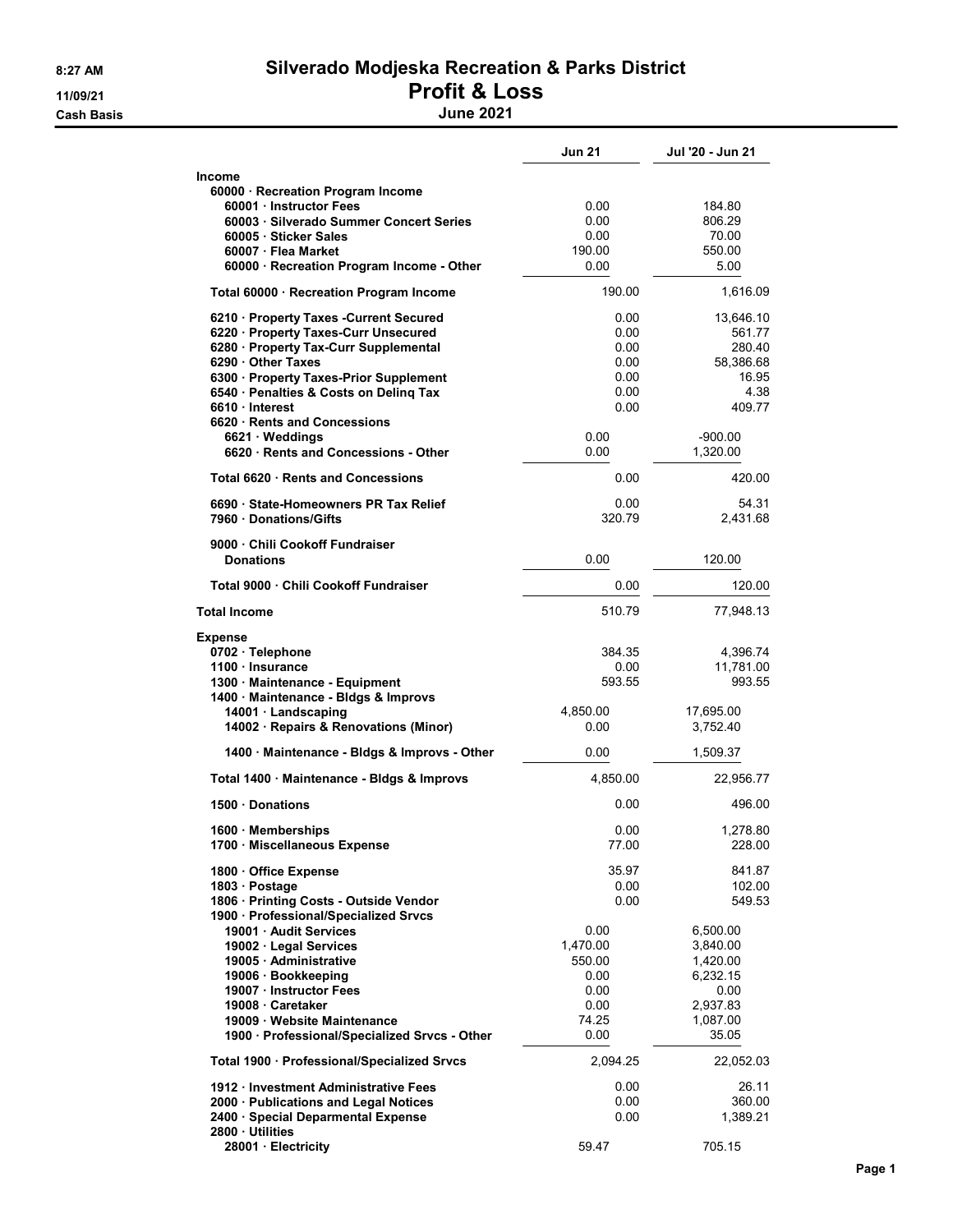#### 8:27 AM Silverado Modjeska Recreation & Parks District 11/09/21 Profit & Loss Cash Basis June 2021

|                                                                       | <b>Jun 21</b> | Jul '20 - Jun 21 |
|-----------------------------------------------------------------------|---------------|------------------|
| 28002 Waste Disposal                                                  | 500.88        | 4.819.03         |
| 28003 · Portable Toilets/Septic                                       | 0.00          | 1.900.00         |
| 28005 Water                                                           | 268.24        | 4.984.95         |
| Total 2800 Utilities                                                  | 828.59        | 12.409.13        |
| 50000 · Recreation Program Expense<br>50003 Silverado Summer Concerts | 535.27        | 774.55           |
| Total 50000 · Recreation Program Expense                              | 535.27        | 774.55           |
| <b>Total Expense</b>                                                  | 9.398.98      | 80,635.29        |
| Net Income                                                            | $-8,888.19$   | $-2,687.16$      |
|                                                                       |               |                  |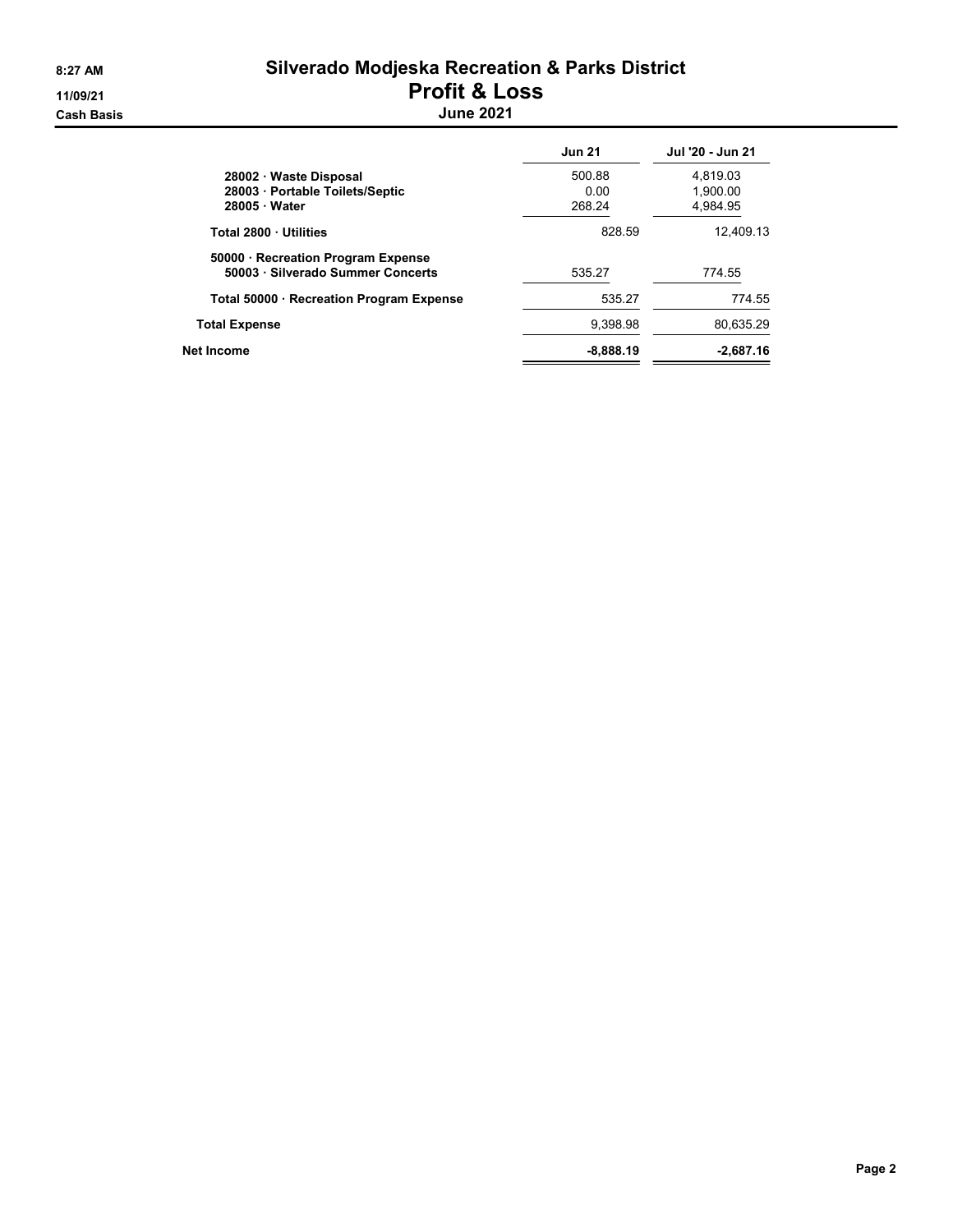Cash Basis July 2020 through June 2021

|                                                                              | Jul 20        | Aug 20       | Sep 20        |
|------------------------------------------------------------------------------|---------------|--------------|---------------|
| <b>Income</b><br>60000 · Recreation Program Income                           |               |              |               |
| 60001 · Instructor Fees                                                      | 0.00          | 0.00         | 0.00          |
| 60003 Silverado Summer Concert Series                                        | 0.00          | 0.00         | 0.00          |
| 60005 · Sticker Sales                                                        | 0.00          | 0.00         | 0.00          |
| 60007 · Flea Market<br>60000 · Recreation Program Income - Other             | 0.00<br>0.00  | 0.00<br>0.00 | 0.00<br>0.00  |
| Total 60000 · Recreation Program Income                                      | 0.00          | 0.00         | 0.00          |
| 6210 · Property Taxes - Current Secured                                      | 413.65        | 0.00         | 0.00          |
| 6220 · Property Taxes-Curr Unsecured                                         | 0.00          | 0.00         | 318.40        |
| 6280 · Property Tax-Curr Supplemental<br>6290 Other Taxes                    | 63.83<br>0.00 | 8.38<br>0.00 | 6.30<br>0.00  |
| 6300 · Property Taxes-Prior Supplement                                       | 16.95         | 0.00         | 0.00          |
| 6540 · Penalties & Costs on Deling Tax                                       | 4.38          | 0.00         | 0.00          |
| 6610 Interest                                                                | 0.00          | 62.29        | 58.54         |
| 6620 Rents and Concessions                                                   |               |              |               |
| 6621 Weddings<br>6620 Rents and Concessions - Other                          | 0.00<br>0.00  | 0.00<br>0.00 | 0.00<br>0.00  |
| Total 6620 · Rents and Concessions                                           | 0.00          | 0.00         | 0.00          |
| 6690 · State-Homeowners PR Tax Relief                                        | 0.00          | 0.00         | 0.00          |
| 7960 Donations/Gifts                                                         | 0.00          | 0.00         | 0.00          |
| 9000 Chili Cookoff Fundraiser<br><b>Donations</b>                            | 0.00          | 0.00         | 120.00        |
| Total 9000 Chili Cookoff Fundraiser                                          | 0.00          | 0.00         | 120.00        |
| <b>Total Income</b>                                                          | 498.81        | 70.67        | 503.24        |
| <b>Expense</b>                                                               | 360.62        | 360.57       | 360.80        |
| 0702 · Telephone<br>1100 · Insurance                                         | 0.00          | 5,890.50     | 0.00          |
| 1300 · Maintenance - Equipment                                               | 0.00          | 0.00         | 0.00          |
| 1400 · Maintenance - Bldgs & Improvs                                         |               |              |               |
| 14001 · Landscaping                                                          | 0.00          | 1,835.00     | 0.00          |
| 14002 · Repairs & Renovations (Minor)                                        | 123.10        | 372.30       | 40.00         |
| 1400 · Maintenance - Bldgs & Improvs - Other                                 | 0.00          | 0.00         | 0.00          |
| Total 1400 · Maintenance - Bldgs & Improvs                                   | 123.10        | 2,207.30     | 40.00         |
| 1500 Donations                                                               | -450.00       | 0.00         | 0.00          |
| 1600 · Memberships                                                           | 449.80        | 350.00       | 0.00          |
| 1700 · Miscellaneous Expense                                                 | 0.00          | 136.00       | 0.00          |
| 1800 Office Expense                                                          | 0.00          | 136.58       | 0.00          |
| 1803 · Postage                                                               | 0.00          | 0.00         | 0.00          |
| 1806 · Printing Costs - Outside Vendor                                       | 0.00          | 0.00         | 0.00          |
| 1900 · Professional/Specialized Srvcs<br>19001 Audit Services                | 0.00          | 0.00         | 0.00          |
| 19002 · Legal Services                                                       | 75.00         | 0.00         | 0.00          |
| 19005 · Administrative                                                       | 0.00          | 0.00         | 154.00        |
| 19006 · Bookkeeping                                                          | 420.00        | 420.00       | 490.00        |
| 19007 · Instructor Fees                                                      | 0.00          | 0.00         | 0.00          |
| 19008 Caretaker                                                              | 0.00          | 0.00         | 247.50        |
| 19009 · Website Maintenance<br>1900 · Professional/Specialized Srvcs - Other | 33.00<br>0.56 | 0.00<br>0.00 | 43.50<br>0.80 |
| Total 1900 · Professional/Specialized Srvcs                                  | 528.56        | 420.00       | 935.80        |
|                                                                              |               |              | 3.02          |
| 1912 Investment Administrative Fees<br>2000 · Publications and Legal Notices | 0.00<br>0.00  | 3.01<br>0.00 | 0.00          |
| 2400 · Special Deparmental Expense                                           | 0.00          | 0.00         | 0.00          |
| 2800 · Utilities                                                             |               |              |               |
| 28001 · Electricity                                                          | 59.36         | 55.88        | 65.61         |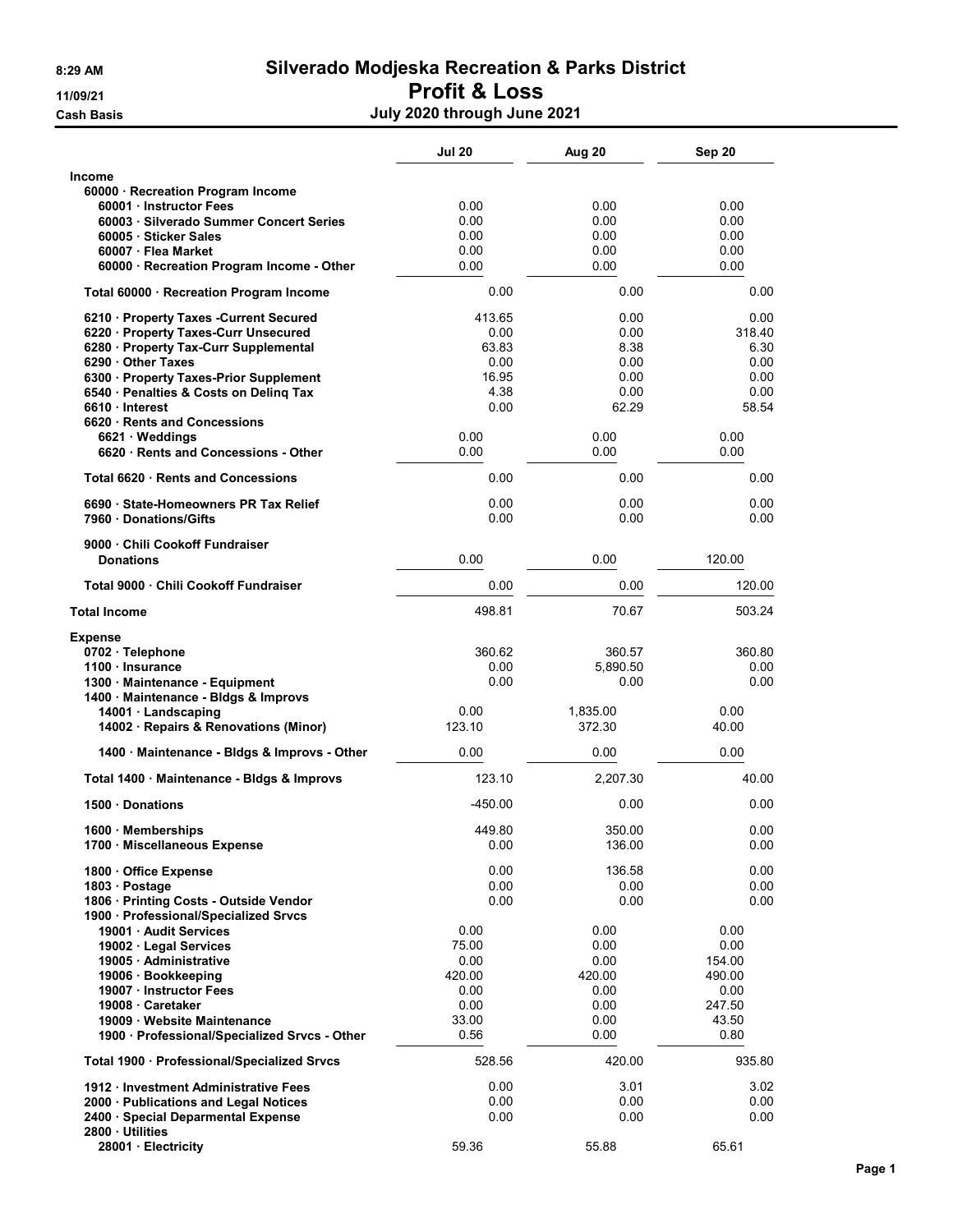|                                                                         | <b>Jul 20</b> | <b>Aug 20</b> | Sep 20      |
|-------------------------------------------------------------------------|---------------|---------------|-------------|
| 28002 · Waste Disposal                                                  | 362.37        | 362.36        | 416.19      |
| 28003 · Portable Toilets/Septic                                         | 190.00        | 0.00          | 190.00      |
| 28005 · Water                                                           | 290.81        | 415.56        | 624.24      |
| Total 2800 · Utilities                                                  | 902.54        | 833.80        | 1.296.04    |
| 50000 · Recreation Program Expense<br>50003 · Silverado Summer Concerts | 239.28        | 0.00          | 0.00        |
| Total 50000 · Recreation Program Expense                                | 239.28        | 0.00          | 0.00        |
| <b>Total Expense</b>                                                    | 2,153.90      | 10.337.76     | 2,635.66    |
| Net Income                                                              | $-1,655.09$   | $-10,267.09$  | $-2,132.42$ |
|                                                                         |               |               |             |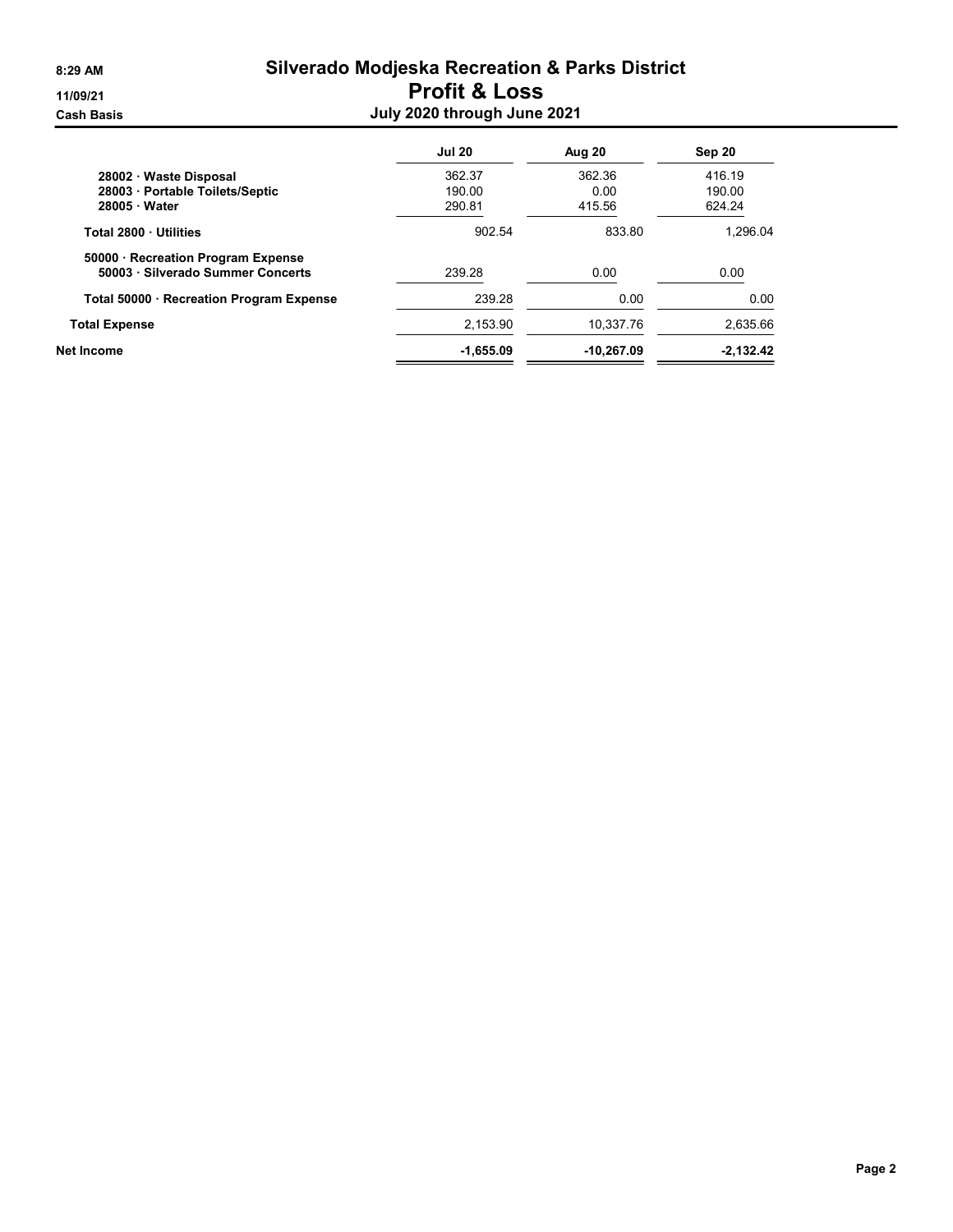Cash Basis July 2020 through June 2021

|                                                                                                                                                                                                                                                                                                                                        | <b>Oct 20</b>                                                                 | <b>Nov 20</b>                                                              | <b>Dec 20</b>                                                                   |
|----------------------------------------------------------------------------------------------------------------------------------------------------------------------------------------------------------------------------------------------------------------------------------------------------------------------------------------|-------------------------------------------------------------------------------|----------------------------------------------------------------------------|---------------------------------------------------------------------------------|
| <b>Income</b><br>60000 · Recreation Program Income<br>60001 · Instructor Fees<br>60003 · Silverado Summer Concert Series<br>60005 · Sticker Sales<br>60007 · Flea Market<br>60000 · Recreation Program Income - Other                                                                                                                  | 70.80<br>0.00<br>45.00<br>0.00<br>0.00                                        | 0.00<br>0.00<br>25.00<br>0.00<br>0.00                                      | 0.00<br>0.00<br>0.00<br>0.00<br>5.00                                            |
| Total 60000 · Recreation Program Income                                                                                                                                                                                                                                                                                                | 115.80                                                                        | 25.00                                                                      | 5.00                                                                            |
| 6210 · Property Taxes - Current Secured<br>6220 · Property Taxes-Curr Unsecured<br>6280 · Property Tax-Curr Supplemental<br>6290 Other Taxes<br>6300 · Property Taxes-Prior Supplement<br>6540 · Penalties & Costs on Deling Tax<br>6610 Interest<br>6620 Rents and Concessions<br>6621 Weddings<br>6620 Rents and Concessions - Other | 0.00<br>0.00<br>25.67<br>0.00<br>0.00<br>0.00<br>52.77<br>$-900.00$<br>350.00 | 4.048.20<br>0.00<br>35.14<br>0.00<br>0.00<br>0.00<br>51.83<br>0.00<br>0.00 | 7.950.43<br>0.00<br>37.28<br>50,373.92<br>0.00<br>0.00<br>49.71<br>0.00<br>0.00 |
| Total 6620 · Rents and Concessions                                                                                                                                                                                                                                                                                                     | $-550.00$                                                                     | 0.00                                                                       | 0.00                                                                            |
| 6690 · State-Homeowners PR Tax Relief<br>7960 Donations/Gifts                                                                                                                                                                                                                                                                          | 0.00<br>33.89                                                                 | 0.00<br>0.00                                                               | 16.30<br>0.00                                                                   |
| 9000 · Chili Cookoff Fundraiser<br><b>Donations</b>                                                                                                                                                                                                                                                                                    | 0.00                                                                          | 0.00                                                                       | 0.00                                                                            |
| Total 9000 Chili Cookoff Fundraiser                                                                                                                                                                                                                                                                                                    | 0.00                                                                          | 0.00                                                                       | 0.00                                                                            |
| <b>Total Income</b>                                                                                                                                                                                                                                                                                                                    | $-321.87$                                                                     | 4,160.17                                                                   | 58,432.64                                                                       |
| <b>Expense</b><br>0702 · Telephone<br>1100 · Insurance<br>1300 · Maintenance - Equipment<br>1400 · Maintenance - Bldgs & Improvs<br>14001 · Landscaping<br>14002 · Repairs & Renovations (Minor)                                                                                                                                       | 361.41<br>0.00<br>0.00<br>600.00<br>40.00                                     | 375.38<br>0.00<br>0.00<br>0.00<br>651.79                                   | 474.14<br>5,890.50<br>0.00<br>1,460.00<br>49.00                                 |
| 1400 · Maintenance - Bldgs & Improvs - Other                                                                                                                                                                                                                                                                                           | 0.00                                                                          | 0.00                                                                       | 0.00                                                                            |
| Total 1400 · Maintenance - Bldgs & Improvs                                                                                                                                                                                                                                                                                             | 640.00                                                                        | 651.79                                                                     | 1,509.00                                                                        |
| 1500 Donations                                                                                                                                                                                                                                                                                                                         | 0.00                                                                          | 0.00                                                                       | 0.00                                                                            |
| 1600 Memberships<br>1700 · Miscellaneous Expense                                                                                                                                                                                                                                                                                       | 0.00<br>0.00                                                                  | 479.00<br>0.00                                                             | 0.00<br>0.00                                                                    |
| 1800 Office Expense<br>1803 · Postage<br>1806 · Printing Costs - Outside Vendor<br>1900 · Professional/Specialized Srvcs                                                                                                                                                                                                               | 0.00<br>0.00<br>0.00                                                          | 61.88<br>53.85<br>0.00                                                     | 0.00<br>27.50<br>0.00                                                           |
| 19001 Audit Services<br>19002 · Legal Services<br>19005 · Administrative<br>19006 · Bookkeeping<br>19007 · Instructor Fees<br>19008 · Caretaker<br>19009 · Website Maintenance<br>1900 · Professional/Specialized Srvcs - Other                                                                                                        | 0.00<br>0.00<br>66.00<br>420.00<br>0.00<br>0.00<br>775.75<br>0.00             | 0.00<br>0.00<br>385.00<br>525.00<br>0.00<br>2,193.75<br>27.75<br>10.12     | 0.00<br>0.00<br>250.00<br>1,781.25<br>0.00<br>250.00<br>30.00<br>19.88          |
| Total 1900 · Professional/Specialized Srvcs                                                                                                                                                                                                                                                                                            | 1,261.75                                                                      | 3,141.62                                                                   | 2,331.13                                                                        |
| 1912 · Investment Administrative Fees<br>2000 · Publications and Legal Notices<br>2400 · Special Deparmental Expense<br>2800 · Utilities                                                                                                                                                                                               | 2.94<br>0.00<br>0.00                                                          | 3.20<br>0.00<br>0.00                                                       | 3.26<br>0.00<br>0.00                                                            |
| 28001 · Electricity                                                                                                                                                                                                                                                                                                                    | 58.64                                                                         | 53.01                                                                      | 58.27                                                                           |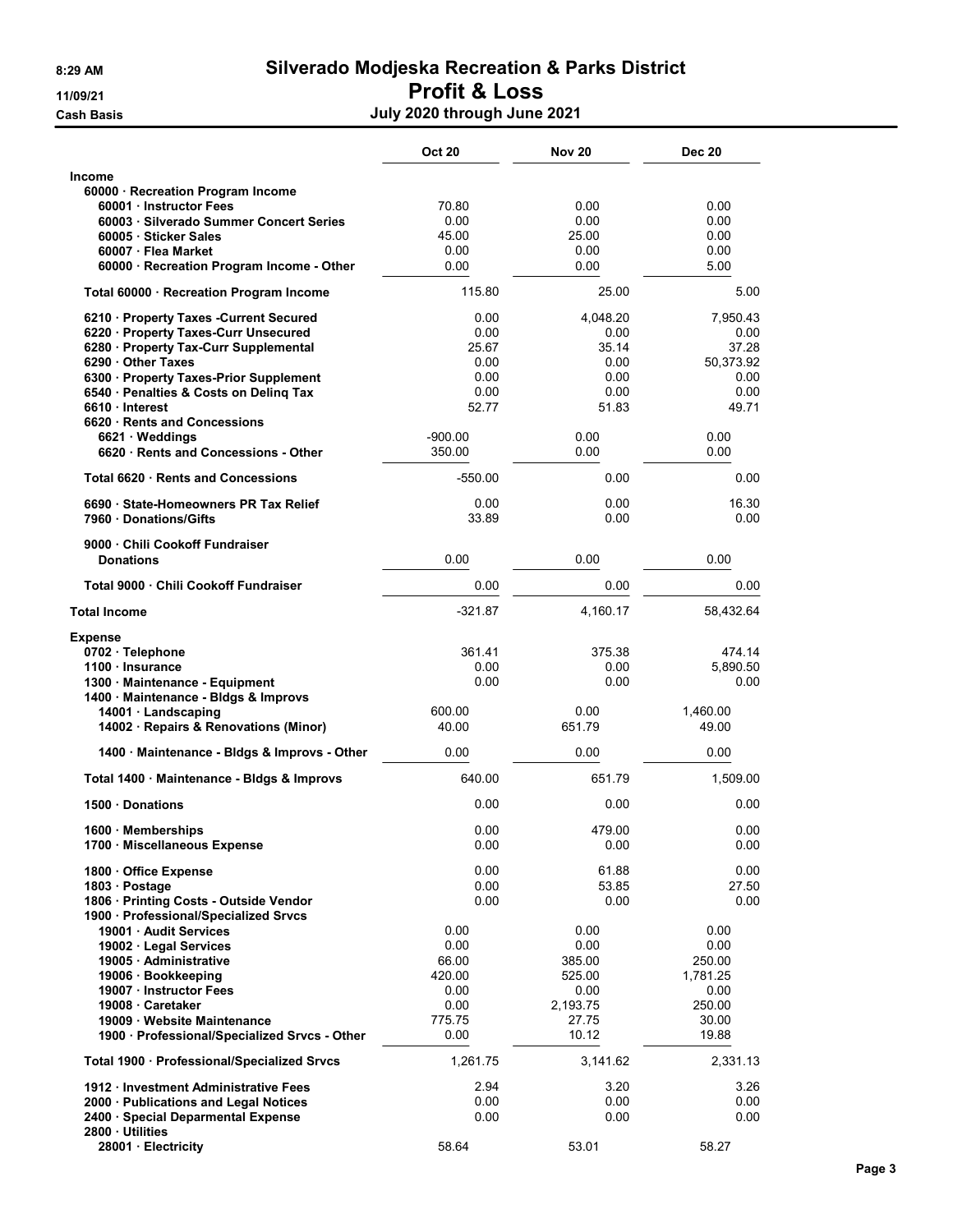|                                                                         | <b>Oct 20</b> | <b>Nov 20</b> | <b>Dec 20</b> |
|-------------------------------------------------------------------------|---------------|---------------|---------------|
| 28002 Waste Disposal                                                    | 362.36        | 362.35        | 137.81        |
| 28003 Portable Toilets/Septic                                           | 190.00        | 190.00        | 190.00        |
| $28005 \cdot Water$                                                     | 868.37        | 235.39        | 1.710.48      |
| Total 2800 · Utilities                                                  | 1.479.37      | 840.75        | 2.096.56      |
| 50000 · Recreation Program Expense<br>50003 · Silverado Summer Concerts | 0.00          | 0.00          | 0.00          |
| Total 50000 · Recreation Program Expense                                | 0.00          | 0.00          | 0.00          |
| <b>Total Expense</b>                                                    | 3,745.47      | 5.607.47      | 12.332.09     |
| Net Income                                                              | $-4.067.34$   | $-1.447.30$   | 46,100.55     |
|                                                                         |               |               |               |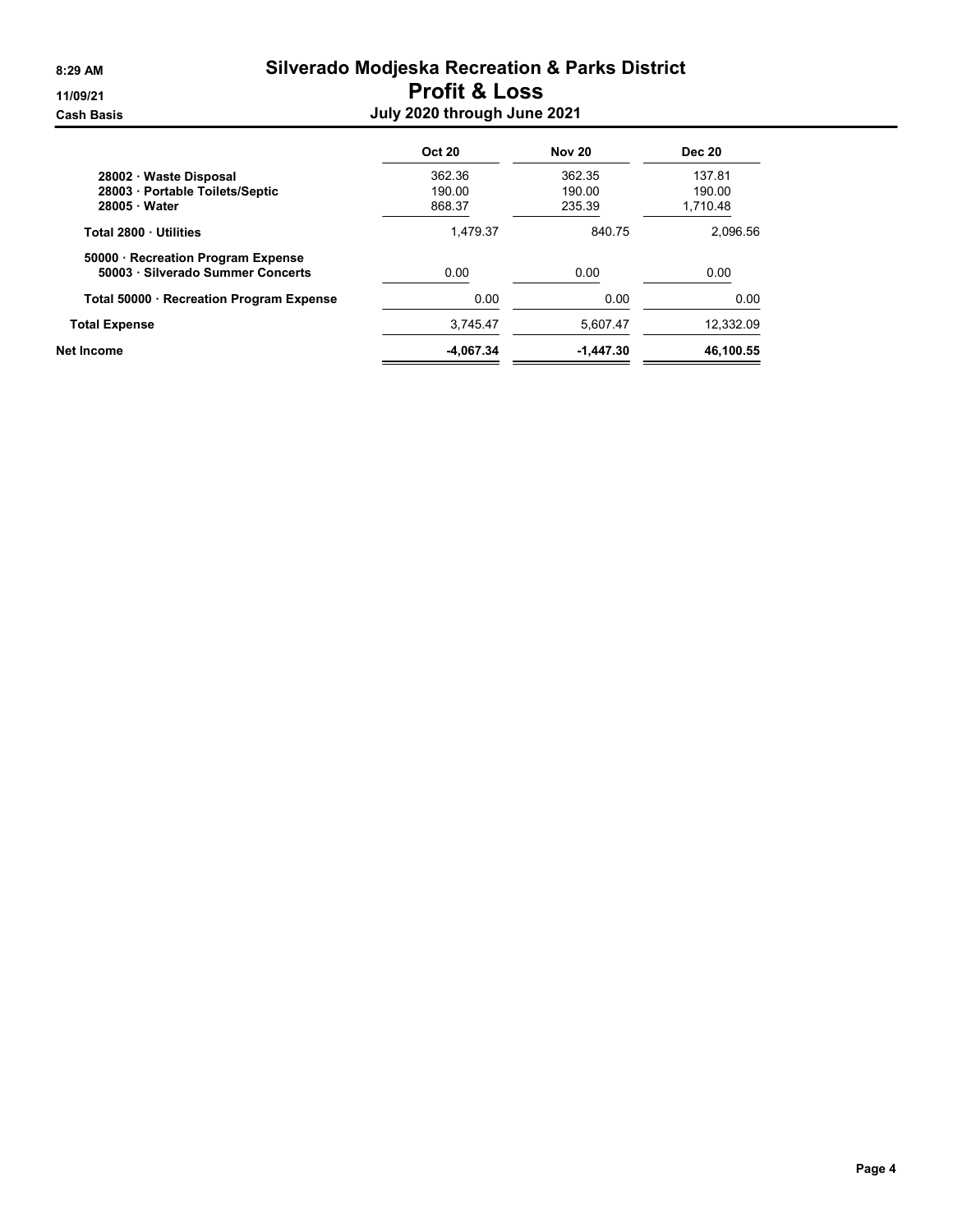Cash Basis July 2020 through June 2021

|                                                                  | <b>Jan 21</b>  | Feb <sub>21</sub> | <b>Mar 21</b>  |
|------------------------------------------------------------------|----------------|-------------------|----------------|
| <b>Income</b><br>60000 · Recreation Program Income               |                |                   |                |
| 60001 · Instructor Fees<br>60003 Silverado Summer Concert Series | 114.00<br>0.00 | 0.00<br>0.00      | 0.00<br>0.00   |
| 60005 · Sticker Sales                                            | 0.00           | 0.00              | 0.00           |
| 60007 · Flea Market                                              | 0.00           | 0.00              | 190.00         |
| 60000 · Recreation Program Income - Other                        | 0.00           | 0.00              | 0.00           |
| Total 60000 · Recreation Program Income                          | 114.00         | 0.00              | 190.00         |
| 6210 · Property Taxes - Current Secured                          | 1,233.82       | 0.00              | 0.00           |
| 6220 · Property Taxes-Curr Unsecured                             | 243.37         | 0.00              | 0.00           |
| 6280 · Property Tax-Curr Supplemental                            | 85.91          | 17.89             | 0.00           |
| 6290 Other Taxes                                                 | 0.00           | 8,012.76          | 0.00           |
| 6300 · Property Taxes-Prior Supplement                           | 0.00<br>0.00   | 0.00<br>0.00      | 0.00<br>0.00   |
| 6540 · Penalties & Costs on Deling Tax<br>6610 Interest          | 58.82          | 75.81             | 0.00           |
| 6620 Rents and Concessions                                       |                |                   |                |
| 6621 Weddings                                                    | 0.00           | 0.00              | 0.00           |
| 6620 Rents and Concessions - Other                               | 0.00           | 120.00            | 350.00         |
| Total 6620 · Rents and Concessions                               | 0.00           | 120.00            | 350.00         |
| 6690 · State-Homeowners PR Tax Relief                            | 38.01          | 0.00              | 0.00           |
| 7960 Donations/Gifts                                             | 200.00         | 0.00              | 1,801.00       |
| 9000 · Chili Cookoff Fundraiser                                  |                |                   |                |
| <b>Donations</b>                                                 | 0.00           | 0.00              | 0.00           |
| Total 9000 · Chili Cookoff Fundraiser                            | 0.00           | 0.00              | 0.00           |
| <b>Total Income</b>                                              | 1,973.93       | 8,226.46          | 2,341.00       |
| <b>Expense</b><br>0702 · Telephone                               | 275.83         | 385.70            | 284.30         |
| 1100 · Insurance                                                 | 0.00           | 0.00              | 0.00           |
| 1300 · Maintenance - Equipment                                   | 0.00           | 0.00              | 0.00           |
| 1400 · Maintenance - Bldgs & Improvs                             |                |                   |                |
| 14001 · Landscaping                                              | 450.00         | 900.00            | 0.00           |
| 14002 · Repairs & Renovations (Minor)                            | 1,571.35       | 49.00             | 49.00          |
| 1400 · Maintenance - Bldgs & Improvs - Other                     | 0.00           | 0.00              | 0.00           |
| Total 1400 · Maintenance - Bldgs & Improvs                       | 2,021.35       | 949.00            | 49.00          |
| 1500 Donations                                                   | 0.00           | 0.00              | 0.00           |
| 1600 Memberships                                                 | 0.00           | 0.00              | 0.00           |
| 1700 · Miscellaneous Expense                                     | 0.00           | 0.00              | 0.00           |
| 1800 Office Expense                                              | 277.36         | 330.08            | 0.00           |
| 1803 · Postage                                                   | 0.00           | 13.30             | 7.35           |
| 1806 · Printing Costs - Outside Vendor                           | 0.00           | 0.00              | 0.00           |
| 1900 · Professional/Specialized Srvcs                            |                |                   |                |
| 19001 · Audit Services                                           | 0.00           | 6,500.00          | 0.00           |
| 19002 · Legal Services                                           | 0.00<br>0.00   | 660.00            | 0.00           |
| 19005 · Administrative<br>19006 · Bookkeeping                    | 0.00           | 0.00<br>953.40    | 0.00<br>671.25 |
| 19007 · Instructor Fees                                          | 114.00         | $-114.00$         | 0.00           |
| 19008 Caretaker                                                  | 0.00           | 0.00              | 0.00           |
| 19009 · Website Maintenance                                      | 0.00           | 62.25             | 0.00           |
| 1900 · Professional/Specialized Srvcs - Other                    | 3.69           | 0.00              | 0.00           |
| Total 1900 · Professional/Specialized Srvcs                      | 117.69         | 8,061.65          | 671.25         |
| 1912 · Investment Administrative Fees                            | 4.24           | 6.44              | 0.00           |
| 2000 · Publications and Legal Notices                            | 0.00           | 0.00              | 0.00           |
| 2400 · Special Deparmental Expense                               | 0.00           | 1,389.21          | 0.00           |
| 2800 · Utilities                                                 |                |                   |                |
| 28001 · Electricity                                              | 0.00           | 48.71             | 52.46          |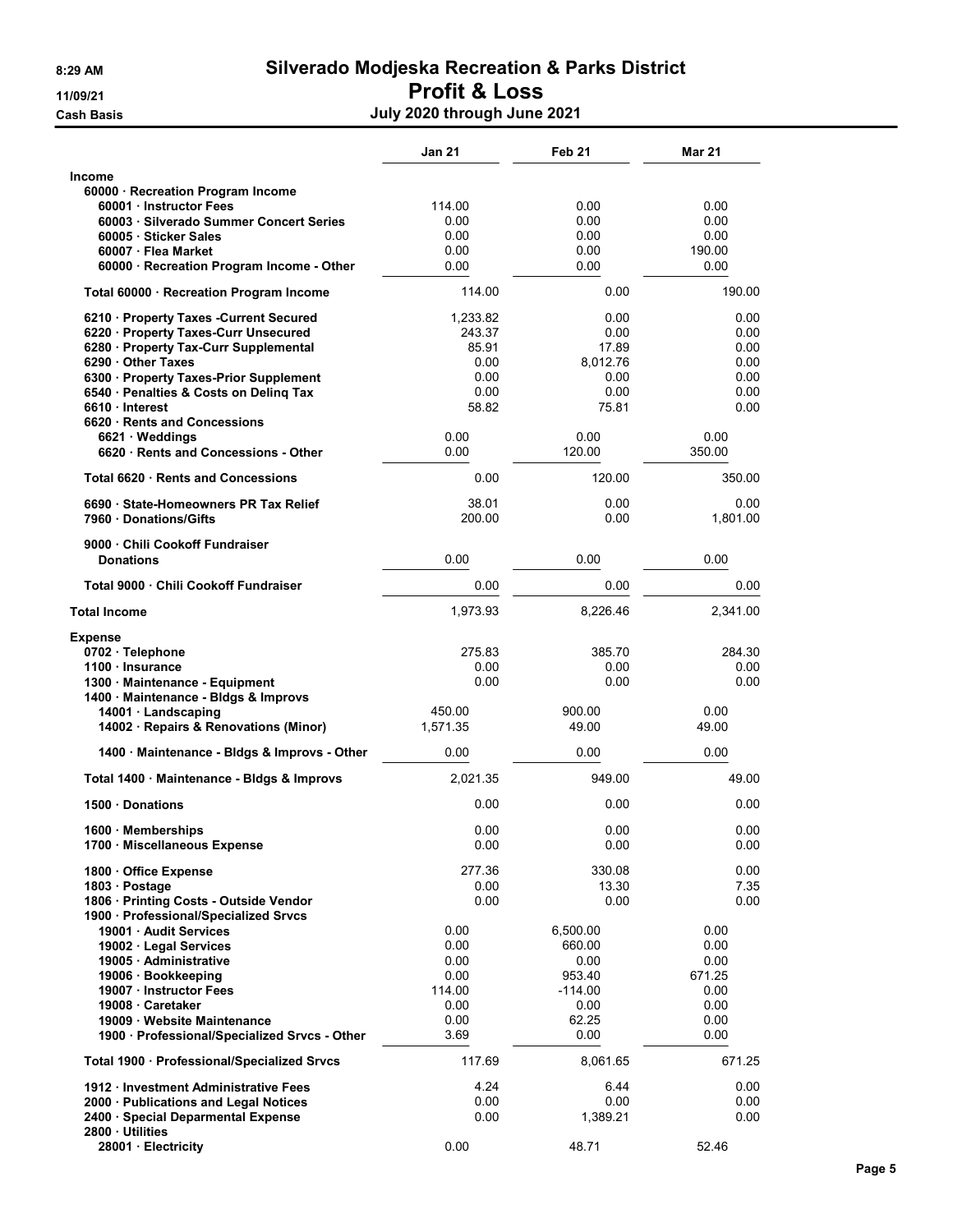|                                                                         | <b>Jan 21</b> | Feb 21      | <b>Mar 21</b> |
|-------------------------------------------------------------------------|---------------|-------------|---------------|
| 28002 Waste Disposal                                                    | 668.14        | 362.39      | 120.78        |
| 28003 · Portable Toilets/Septic                                         | 0.00          | 0.00        | 0.00          |
| $28005 \cdot Water$                                                     | 254.68        | 214.25      | 0.00          |
| Total 2800 · Utilities                                                  | 922.82        | 625.35      | 173 24        |
| 50000 · Recreation Program Expense<br>50003 · Silverado Summer Concerts | 0.00          | 0.00        | 0.00          |
| Total 50000 · Recreation Program Expense                                | 0.00          | 0.00        | 0.00          |
| <b>Total Expense</b>                                                    | 3,619.29      | 11,760.73   | 1,185.14      |
| Net Income                                                              | $-1,645.36$   | $-3,534.27$ | 1,155.86      |
|                                                                         |               |             |               |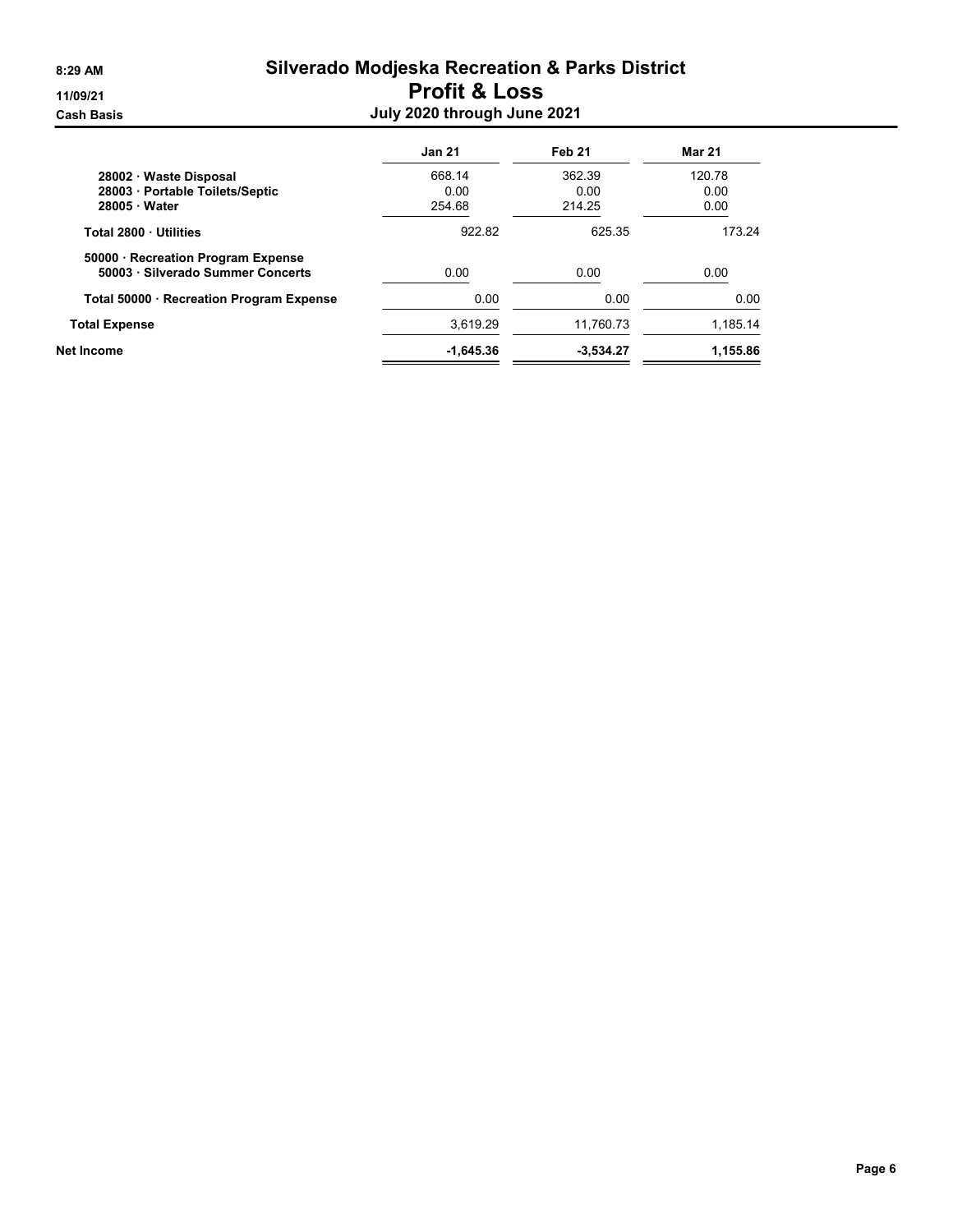Cash Basis July 2020 through June 2021

|                                                                                                                                                                                                                                                                                                                                          | Apr 21                                                                 | <b>May 21</b>                                                          | <b>Jun 21</b>                                                        |
|------------------------------------------------------------------------------------------------------------------------------------------------------------------------------------------------------------------------------------------------------------------------------------------------------------------------------------------|------------------------------------------------------------------------|------------------------------------------------------------------------|----------------------------------------------------------------------|
| <b>Income</b><br>60000 · Recreation Program Income<br>60001 · Instructor Fees<br>60003 · Silverado Summer Concert Series<br>60005 Sticker Sales<br>60007 · Flea Market<br>60000 · Recreation Program Income - Other                                                                                                                      | 0.00<br>0.00<br>0.00<br>170.00<br>0.00                                 | 0.00<br>806.29<br>0.00<br>0.00<br>0.00                                 | 0.00<br>0.00<br>0.00<br>190.00<br>0.00                               |
| Total 60000 · Recreation Program Income                                                                                                                                                                                                                                                                                                  | 170.00                                                                 | 806.29                                                                 | 190.00                                                               |
| 6210 · Property Taxes - Current Secured<br>6220 · Property Taxes-Curr Unsecured<br>6280 · Property Tax-Curr Supplemental<br>6290 Other Taxes<br>6300 · Property Taxes-Prior Supplement<br>6540 · Penalties & Costs on Deling Tax<br>6610 Interest<br>6620 Rents and Concessions<br>6621 · Weddings<br>6620 Rents and Concessions - Other | 0.00<br>0.00<br>0.00<br>0.00<br>0.00<br>0.00<br>0.00<br>0.00<br>350.00 | 0.00<br>0.00<br>0.00<br>0.00<br>0.00<br>0.00<br>0.00<br>0.00<br>150.00 | 0.00<br>0.00<br>0.00<br>0.00<br>0.00<br>0.00<br>0.00<br>0.00<br>0.00 |
| Total 6620 Rents and Concessions                                                                                                                                                                                                                                                                                                         | 350.00                                                                 | 150.00                                                                 | 0.00                                                                 |
| 6690 · State-Homeowners PR Tax Relief<br>7960 Donations/Gifts                                                                                                                                                                                                                                                                            | 0.00<br>76.00                                                          | 0.00<br>0.00                                                           | 0.00<br>320.79                                                       |
| 9000 Chili Cookoff Fundraiser<br><b>Donations</b>                                                                                                                                                                                                                                                                                        | 0.00                                                                   | 0.00                                                                   | 0.00                                                                 |
| Total 9000 Chili Cookoff Fundraiser                                                                                                                                                                                                                                                                                                      | 0.00                                                                   | 0.00                                                                   | 0.00                                                                 |
| <b>Total Income</b>                                                                                                                                                                                                                                                                                                                      | 596.00                                                                 | 956.29                                                                 | 510.79                                                               |
| <b>Expense</b><br>0702 · Telephone<br>1100 · Insurance<br>1300 · Maintenance - Equipment<br>1400 · Maintenance - Bldgs & Improvs<br>14001 · Landscaping<br>14002 · Repairs & Renovations (Minor)                                                                                                                                         | 384.27<br>0.00<br>400.00<br>2,850.00<br>806.86                         | 389.37<br>0.00<br>0.00<br>4,750.00<br>0.00                             | 384.35<br>0.00<br>593.55<br>4,850.00<br>0.00                         |
| 1400 · Maintenance - Bldgs & Improvs - Other                                                                                                                                                                                                                                                                                             | 1,358.52                                                               | 150.85                                                                 | 0.00                                                                 |
| Total 1400 · Maintenance - Bldgs & Improvs                                                                                                                                                                                                                                                                                               | 5,015.38                                                               | 4,900.85                                                               | 4,850.00                                                             |
| 1500 Donations                                                                                                                                                                                                                                                                                                                           | 946.00                                                                 | 0.00                                                                   | 0.00                                                                 |
| 1600 Memberships<br>1700 · Miscellaneous Expense                                                                                                                                                                                                                                                                                         | 0.00<br>0.00                                                           | 0.00<br>15.00                                                          | 0.00<br>77.00                                                        |
| 1800 · Office Expense<br>1803 · Postage<br>1806 · Printing Costs - Outside Vendor<br>1900 · Professional/Specialized Srvcs                                                                                                                                                                                                               | 0.00<br>0.00<br>549.53                                                 | 0.00<br>0.00<br>0.00                                                   | 35.97<br>0.00<br>0.00                                                |
| 19001 · Audit Services<br>19002 · Legal Services<br>19005 · Administrative<br>19006 · Bookkeeping<br>19007 · Instructor Fees<br>19008 Caretaker<br>19009 · Website Maintenance<br>1900 · Professional/Specialized Srvcs - Other                                                                                                          | 0.00<br>1,635.00<br>0.00<br>551.25<br>0.00<br>0.00<br>40.50<br>0.00    | 0.00<br>0.00<br>15.00<br>0.00<br>0.00<br>246.58<br>0.00<br>0.00        | 0.00<br>1,470.00<br>550.00<br>0.00<br>0.00<br>0.00<br>74.25<br>0.00  |
| Total 1900 · Professional/Specialized Srvcs                                                                                                                                                                                                                                                                                              | 2,226.75                                                               | 261.58                                                                 | 2,094.25                                                             |
| 1912 · Investment Administrative Fees<br>2000 · Publications and Legal Notices<br>2400 · Special Deparmental Expense<br>2800 Utilities                                                                                                                                                                                                   | 0.00<br>360.00<br>0.00                                                 | 0.00<br>0.00<br>0.00                                                   | 0.00<br>0.00<br>0.00                                                 |
| 28001 · Electricity                                                                                                                                                                                                                                                                                                                      | 132.92                                                                 | 60.82                                                                  | 59.47                                                                |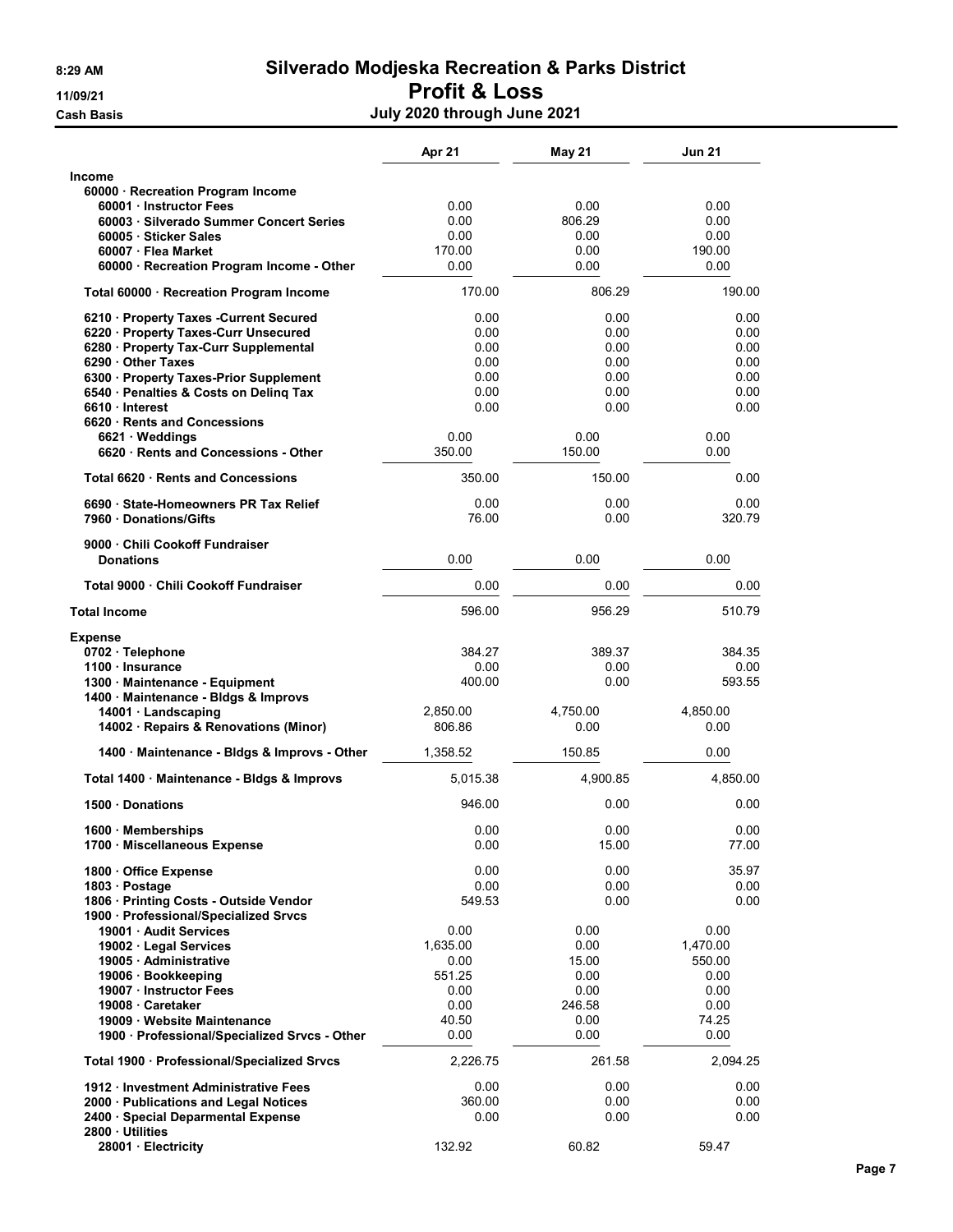|                                                                         | Apr 21       | May 21      | <b>Jun 21</b> |
|-------------------------------------------------------------------------|--------------|-------------|---------------|
| 28002 Waste Disposal                                                    | 921.83       | 241.57      | 500.88        |
| 28003 · Portable Toilets/Septic                                         | 950.00       | 0.00        | 0.00          |
| $28005 \cdot Water$                                                     | 0.00         | 102.93      | 268.24        |
| Total 2800 · Utilities                                                  | 2.004.75     | 405.32      | 828.59        |
| 50000 · Recreation Program Expense<br>50003 · Silverado Summer Concerts | 0.00         | 0.00        | 535.27        |
| Total 50000 · Recreation Program Expense                                | 0.00         | 0.00        | 535.27        |
| <b>Total Expense</b>                                                    | 11.886.68    | 5.972.12    | 9.398.98      |
| Net Income                                                              | $-11,290.68$ | $-5,015.83$ | $-8,888.19$   |
|                                                                         |              |             |               |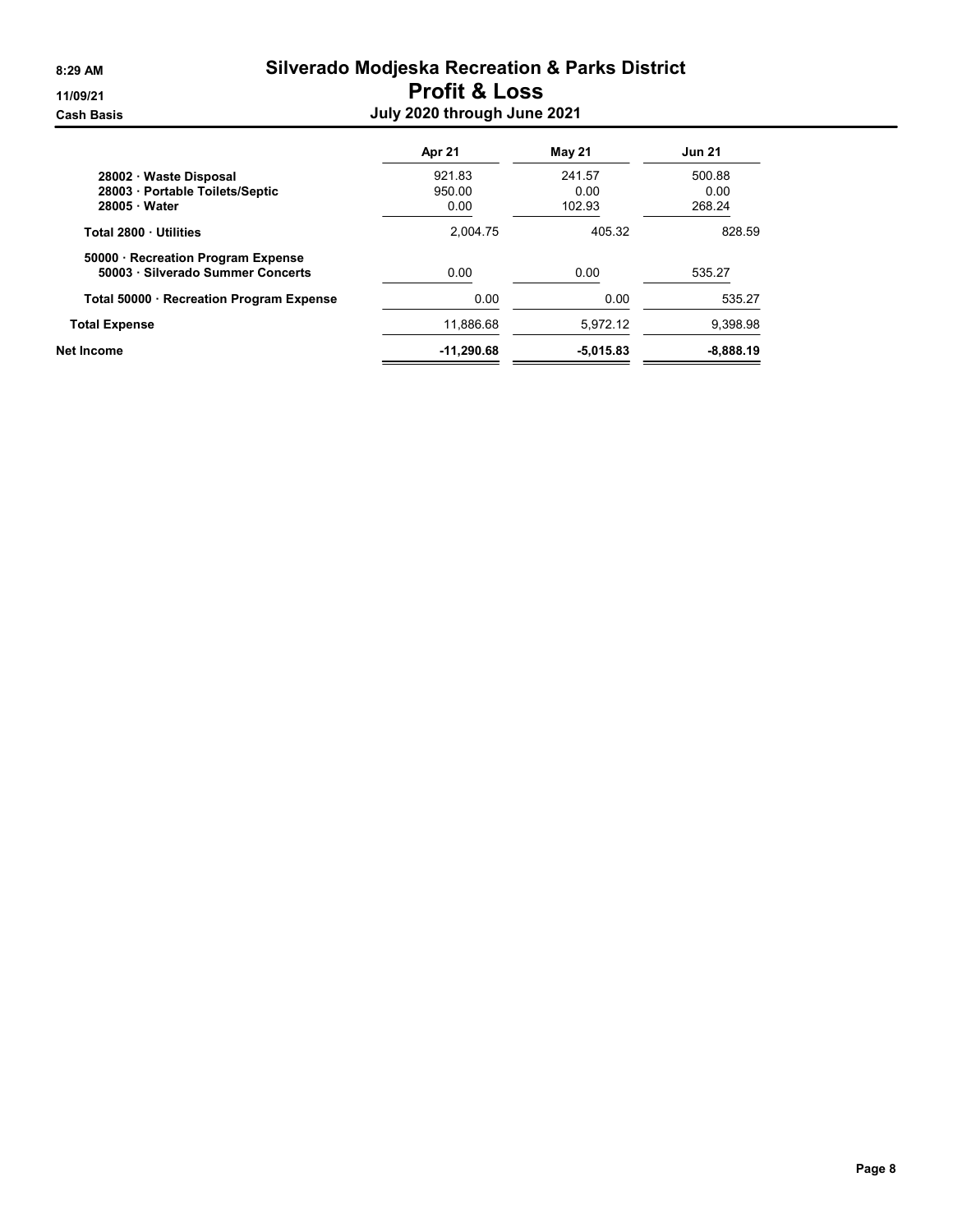|                                                                                                                                                                                                                                                                                                                                            | <b>TOTAL</b>                                                                                   |
|--------------------------------------------------------------------------------------------------------------------------------------------------------------------------------------------------------------------------------------------------------------------------------------------------------------------------------------------|------------------------------------------------------------------------------------------------|
| Income<br>60000 · Recreation Program Income<br>60001 Instructor Fees<br>60003 · Silverado Summer Concert Series<br>60005 · Sticker Sales<br>60007 · Flea Market<br>60000 · Recreation Program Income - Other                                                                                                                               | 184.80<br>806.29<br>70.00<br>550.00<br>5.00                                                    |
| Total 60000 · Recreation Program Income                                                                                                                                                                                                                                                                                                    | 1,616.09                                                                                       |
| 6210 · Property Taxes - Current Secured<br>6220 · Property Taxes-Curr Unsecured<br>6280 · Property Tax-Curr Supplemental<br>6290 Other Taxes<br>6300 · Property Taxes-Prior Supplement<br>6540 · Penalties & Costs on Deling Tax<br>6610 · Interest<br>6620 Rents and Concessions<br>6621 Weddings<br>6620 · Rents and Concessions - Other | 13,646.10<br>561.77<br>280.40<br>58,386.68<br>16.95<br>4.38<br>409.77<br>$-900.00$<br>1,320.00 |
| Total 6620 Rents and Concessions                                                                                                                                                                                                                                                                                                           | 420.00                                                                                         |
| 6690 · State-Homeowners PR Tax Relief<br>7960 Donations/Gifts                                                                                                                                                                                                                                                                              | 54.31<br>2,431.68                                                                              |
| 9000 Chili Cookoff Fundraiser<br><b>Donations</b>                                                                                                                                                                                                                                                                                          | 120.00                                                                                         |
| Total 9000 Chili Cookoff Fundraiser                                                                                                                                                                                                                                                                                                        | 120.00                                                                                         |
| <b>Total Income</b>                                                                                                                                                                                                                                                                                                                        | 77,948.13                                                                                      |
| <b>Expense</b><br>0702 · Telephone<br>1100 · Insurance<br>1300 · Maintenance - Equipment<br>1400 · Maintenance - Bldgs & Improvs<br>14001 · Landscaping<br>14002 · Repairs & Renovations (Minor)                                                                                                                                           | 4,396.74<br>11,781.00<br>993.55<br>17,695.00<br>3,752.40                                       |
| 1400 · Maintenance - Bldgs & Improvs - Other                                                                                                                                                                                                                                                                                               | 1,509.37                                                                                       |
| Total 1400 · Maintenance - Bldgs & Improvs                                                                                                                                                                                                                                                                                                 | 22,956.77                                                                                      |
| 1500 Donations                                                                                                                                                                                                                                                                                                                             | 496.00                                                                                         |
| 1600 · Memberships<br>1700 · Miscellaneous Expense                                                                                                                                                                                                                                                                                         | 1,278.80<br>228.00                                                                             |
| 1800 · Office Expense<br>1803 · Postage<br>1806 · Printing Costs - Outside Vendor<br>1900 · Professional/Specialized Srvcs                                                                                                                                                                                                                 | 841.87<br>102.00<br>549.53                                                                     |
| 19001 · Audit Services<br>19002 · Legal Services<br>19005 · Administrative<br>19006 · Bookkeeping<br>19007 · Instructor Fees<br>19008 · Caretaker<br>19009 · Website Maintenance<br>1900 · Professional/Specialized Srvcs - Other                                                                                                          | 6,500.00<br>3,840.00<br>1,420.00<br>6,232.15<br>0.00<br>2,937.83<br>1,087.00<br>35.05          |
| Total 1900 · Professional/Specialized Srvcs                                                                                                                                                                                                                                                                                                | 22,052.03                                                                                      |
| 1912 · Investment Administrative Fees<br>2000 · Publications and Legal Notices<br>2400 · Special Deparmental Expense<br>2800 · Utilities                                                                                                                                                                                                   | 26.11<br>360.00<br>1,389.21                                                                    |
| 28001 · Electricity                                                                                                                                                                                                                                                                                                                        | 705.15                                                                                         |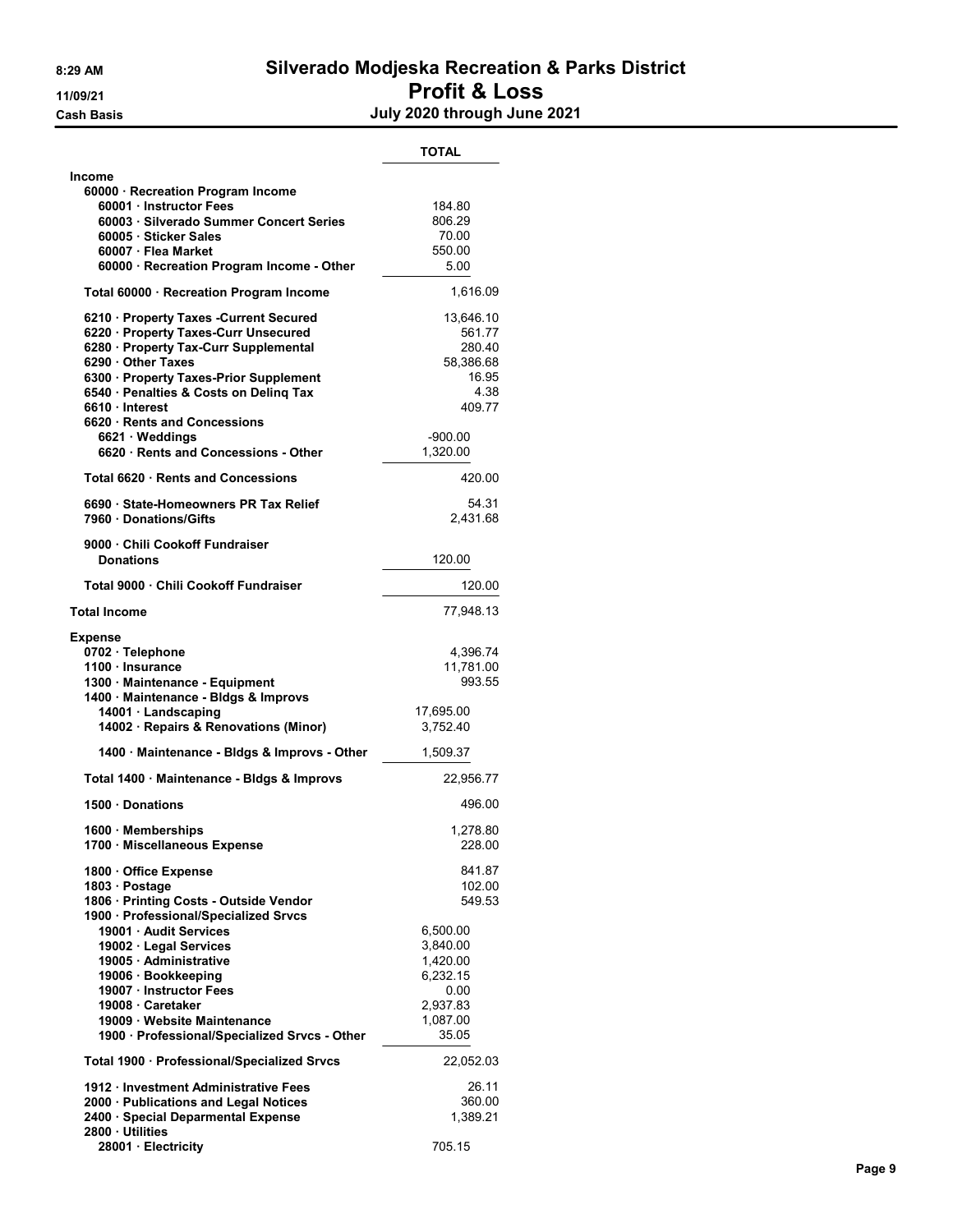|                                                                         | <b>TOTAL</b> |
|-------------------------------------------------------------------------|--------------|
| 28002 Waste Disposal                                                    | 4.819.03     |
| 28003 · Portable Toilets/Septic                                         | 1.900.00     |
| $28005 \cdot Water$                                                     | 4.984.95     |
| Total 2800 Utilities                                                    | 12.409.13    |
| 50000 · Recreation Program Expense<br>50003 · Silverado Summer Concerts | 774.55       |
| Total 50000 · Recreation Program Expense                                | 774.55       |
| <b>Total Expense</b>                                                    | 80.635.29    |
| Net Income                                                              | $-2,687.16$  |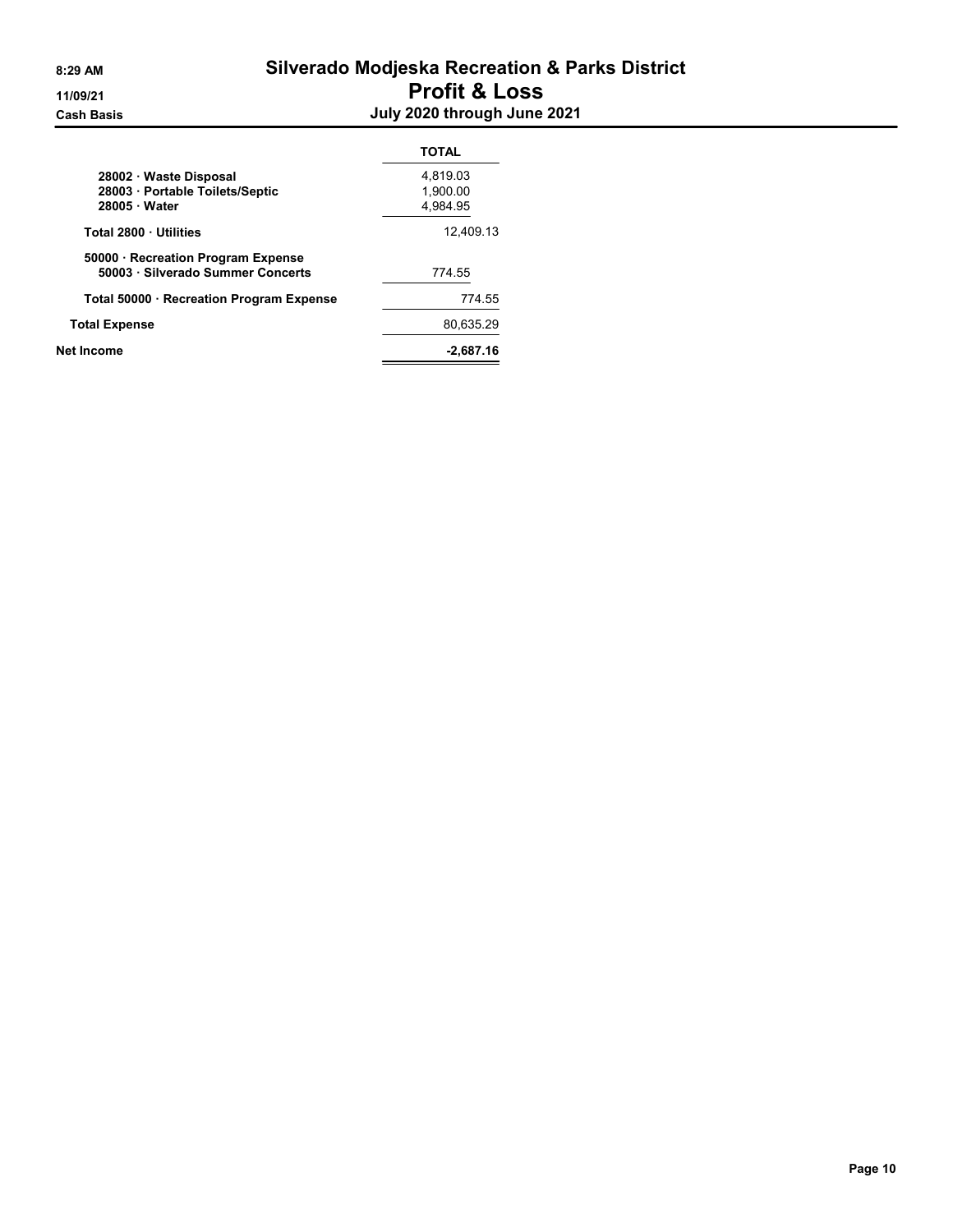# 8:59 AM Silverado Modjeska Recreation & Parks District 11/09/21 Balance Sheet

**Cash Basis** Cash Basis **As of June 30, 2021** 

|                                                                                                                                                       | Jun 30, 21                             |
|-------------------------------------------------------------------------------------------------------------------------------------------------------|----------------------------------------|
| <b>ASSETS</b><br><b>Current Assets</b>                                                                                                                |                                        |
| <b>Checking/Savings</b><br>8010 County Checking Account<br>8020 · BofA Rec Checking Account                                                           | 137,088.35<br>116,375.02               |
| <b>Total Checking/Savings</b>                                                                                                                         | 253,463.37                             |
| <b>Other Current Assets</b><br>8250 · Interest Receivable                                                                                             | 125.67                                 |
| <b>Total Other Current Assets</b>                                                                                                                     | 125.67                                 |
| <b>Total Current Assets</b>                                                                                                                           | 253,589.04                             |
| <b>Other Assets</b><br>8211 · Interfund Receivable<br>82111 · Loan to SCC (2nd Loan)<br>8211 Interfund Receivable - Other                             | 66,447.95<br>66,048.00                 |
| Total 8211 · Interfund Receivable                                                                                                                     | 132,495.95                             |
| <b>Total Other Assets</b>                                                                                                                             | 132,495.95                             |
| TOTAL ASSETS                                                                                                                                          | 386,084.99                             |
| LIABILITIES & EQUITY<br>Liabilities<br><b>Current Liabilities</b><br><b>Accounts Payable</b><br>9010 · Accounts Payable<br>9025 · Stale Dated Payable | -9.16<br>50.00                         |
| <b>Total Accounts Payable</b>                                                                                                                         | 40.84                                  |
| <b>Other Current Liabilities</b><br>9001 CAPRI Stage Repair Funds<br>9120 Development Deposits                                                        | 8,584.88<br>13,600.00                  |
| <b>Total Other Current Liabilities</b>                                                                                                                | 22,184.88                              |
| <b>Total Current Liabilities</b>                                                                                                                      | 22,225.72                              |
| <b>Total Liabilities</b>                                                                                                                              | 22,225.72                              |
| Equity<br>3900 · Retained Earnings<br>9990 Fund Balance-Unrestricted<br><b>Net Income</b>                                                             | -2,977.99<br>369,524.42<br>$-2,687.16$ |
| <b>Total Equity</b>                                                                                                                                   | 363,859.27                             |
| TOTAL LIABILITIES & EQUITY                                                                                                                            | 386,084.99                             |
|                                                                                                                                                       |                                        |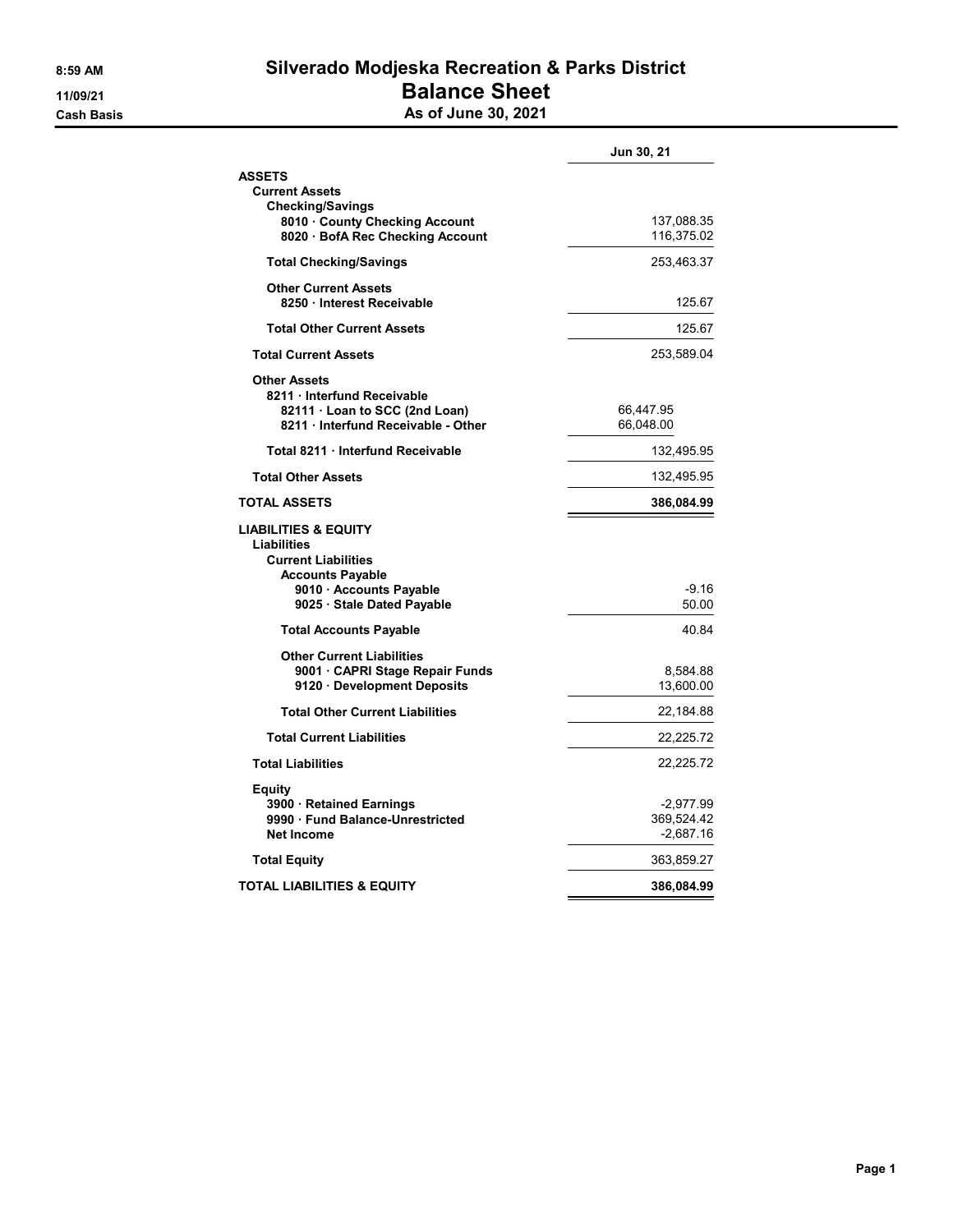## 9:01 AM Silverado Modjeska Recreation & Parks District 11/09/21 Transaction List by Vendor

June 2021

| Type                               | <b>Date</b> | Num    | Memo                 | <b>Account</b>           | Clr            | <b>Split</b>          | <b>Debit</b> | Credit   |
|------------------------------------|-------------|--------|----------------------|--------------------------|----------------|-----------------------|--------------|----------|
| AT&T                               |             |        |                      |                          |                |                       |              |          |
| Check                              | 06/02/2021  |        | 714-649-2850         | $8020 \cdot$ BofA Rec Ch | X              | $0702 \cdot$ Telepho  |              | 99.95    |
| <b>Bank of America</b>             |             |        |                      |                          |                |                       |              |          |
| Check                              | 06/02/2021  |        | Returned Dep         | 8020 · BofA Rec Ch       | X              | $1700 \cdot$ Miscella |              | 50.00    |
| Check                              | 06/02/2021  |        | Returned Ite         | $8020 \cdot$ BofA Rec Ch | X              | 1700 · Miscella       |              | 12.00    |
| Check                              | 06/07/2021  |        | Remote Depo          | 8020 · BofA Rec Ch       | X              | 1700 · Miscella       |              | 15.00    |
| <b>Bennett Design</b>              |             |        |                      |                          |                |                       |              |          |
| <b>Bill Pmt - Check</b>            | 06/11/2021  | 3424   | Inv # 10771          | 8020 · BofA Rec Ch       | X              | $9010 \cdot$ Account  |              | 74.25    |
| Bill                               | 06/18/2021  | 10780  | Inv 10780            | 9010 · Accounts Pa       |                | -SPLIT-               |              | 62.25    |
| Cole & Huber, LLC                  |             |        |                      |                          |                |                       |              |          |
| Bill                               | 06/04/2021  | 37334  | May Services         | 9010 Accounts Pa         |                | 19002 · Legal         |              | 75.00    |
| <b>Bill Pmt - Check</b>            | 06/11/2021  | 3422   | Apr Services         | $8020 \cdot$ BofA Rec Ch | X              | 9010 · Account        |              | 1,395.00 |
| <b>Bill Pmt - Check</b>            | 06/18/2021  | 3425   | May Services         | 8020 · BofA Rec Ch       | X              | $9010 \cdot$ Account  |              | 75.00    |
| <b>Cox Communications</b>          |             |        |                      |                          |                |                       |              |          |
| Check                              | 06/23/2021  |        | Account #001         | 8020 · BofA Rec Ch       | X              | $0702 \cdot$ Telepho  |              | 284.40   |
| Cruzan, Cressa                     |             |        |                      |                          |                |                       |              |          |
| Bill                               | 06/07/2021  | 6/7/20 | Invoice Dates        | 9010 · Accounts Pa       |                | $19005 \cdot$ Admini  |              | 550.00   |
| <b>Bill Pmt -Check</b>             | 06/18/2021  | 3427   | Invoice Dates        | $8020 \cdot$ BofA Rec Ch | X              | $9010 \cdot$ Account  |              | 550.00   |
| <b>Fredette, Edward</b>            |             |        |                      |                          |                |                       |              |          |
| Bill                               | 06/16/2021  | Out of | Out of Pocket        | 9010 · Accounts Pa       |                | $1300 \cdot$ Mainten  |              | 81.42    |
| <b>Home Depot</b>                  |             |        |                      |                          |                |                       |              |          |
| Bill                               | 06/04/2021  | 71202  | 6035 3225 31         | $9010 \cdot$ Accounts Pa |                | $1300 \cdot$ Mainten  |              | 17.20    |
| <b>Bill Pmt - Check</b>            | 06/18/2021  | 3426   | 6035 3225 31         | 8020 · BofA Rec Ch       | X              | 9010 · Account        |              | 17.20    |
| <b>Irvine Ranch Water District</b> |             |        |                      |                          |                |                       |              |          |
| Check                              | 06/18/2021  |        | Auto Dbt             | $8020 \cdot$ BofA Rec Ch | X              | $28005 \cdot Water$   |              | 10.35    |
| Check                              | 06/21/2021  |        | Auto Dbt             | $8020 \cdot$ BofA Rec Ch | X              | $28005 \cdot Water$   |              | 197.42   |
| Check                              | 06/23/2021  |        | Auto Dbt             | 8020 · BofA Rec Ch       | X              | $28005 \cdot Water$   |              | 60.47    |
| <b>Isabell Kerins</b>              |             |        |                      |                          |                |                       |              |          |
| Bill                               | 06/08/2021  | Reim   | Out-of-Pocket        | $9010 \cdot$ Accounts Pa |                | 1800 · Office E       |              | 35.97    |
| <b>Bill Pmt - Check</b>            | 06/18/2021  | 3428   | Out-of-Pocket        | 8020 · BofA Rec Ch       | X.             | $9010 \cdot$ Account  |              | 35.97    |
| Morris, Julie                      |             |        |                      |                          |                |                       |              |          |
| Bill                               | 06/22/2021  | Reim   | Out-Of-Pocke         | 9010 · Accounts Pa       |                | -SPLIT-               |              | 535.27   |
| <b>Bill Pmt - Check</b>            | 06/22/2021  | 3429   | Out-Of-Pocke         | 8020 · BofA Rec Ch       | $\times$       | 9010 · Account        |              | 535.27   |
| Myles Luas Appliance Repair        |             |        |                      |                          |                |                       |              |          |
| Bill                               | 06/15/2021  | 27020  | Replace A/C          | 9010 Accounts Pa         |                | -SPLIT-               |              | 248.96   |
| P & M Plumbing                     |             |        |                      |                          |                |                       |              |          |
| Bill                               | 06/15/2021  | 6562   | Tested & Cert        | 9010 $\cdot$ Accounts Pa |                | $1300 \cdot$ Mainten  |              | 160.00   |
| <b>South Coast Fire Protection</b> |             |        |                      |                          |                |                       |              |          |
| <b>Bill Pmt - Check</b>            | 06/11/2021  | 3423   | RM116477, S          | $8020 \cdot$ BofA Rec Ch | X              | $9010 \cdot$ Account  |              | 576.35   |
| <b>Southern California Edison</b>  |             |        |                      |                          |                |                       |              |          |
| Check                              | 06/23/2021  |        | 700390193052         | $8020 \cdot$ BofA Rec Ch | X              | $28001 \cdot$ Electri |              | 59.47    |
| <b>Specialized Tree Works</b>      |             |        |                      |                          |                |                       |              |          |
| Bill                               | 06/07/2021  | 8397   |                      | 9010 · Accounts Pa       |                | $14001 \cdot$ Lands   |              | 600.00   |
|                                    | 06/11/2021  |        | SMRPD May            | $8020 \cdot$ BofA Rec Ch | $\mathsf{X}^-$ | $9010 \cdot$ Account  |              |          |
| <b>Bill Pmt -Check</b>             |             | 3421   |                      |                          |                |                       |              | 4,850.00 |
| Bill                               | 06/30/2021  | 8433   | SMRPD 2021           | 9010 Accounts Pa         |                | -SPLIT-               |              | 650.00   |
| <b>Waste Management of OC</b>      |             |        |                      |                          |                |                       |              |          |
| Check                              | 06/22/2021  |        | <b>June Services</b> | $8020 \cdot$ BofA Rec Ch | X              | 28002 · Waste         |              | 241.57   |
| Check                              | 06/22/2021  |        | June Services        | 8020 · BofA Rec Ch       | $\times$       | 28002 · Waste         |              | 241.57   |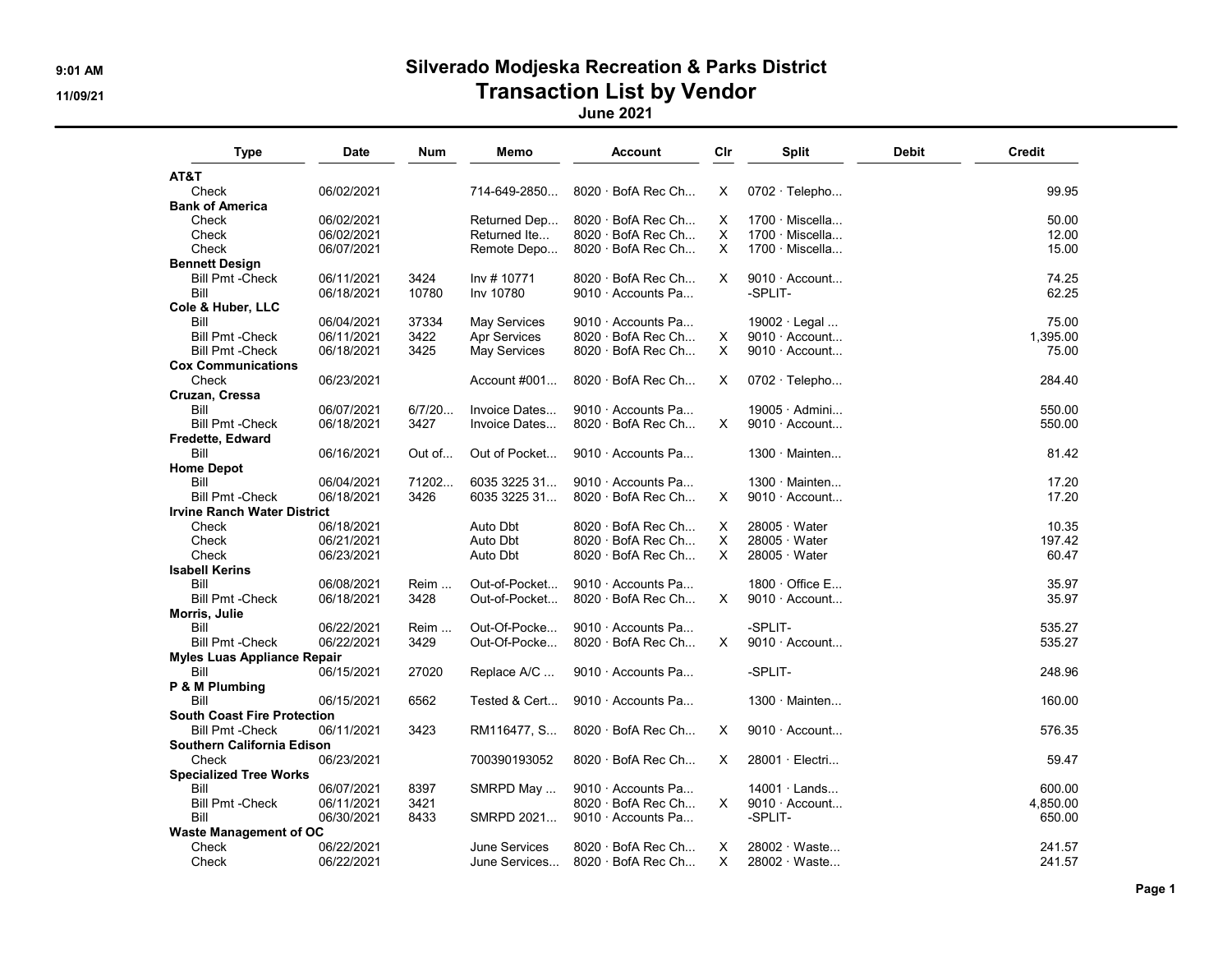| $9:01$ AM<br>11/09/21 | <b>Silverado Modjeska Recreation &amp; Parks District</b><br><b>Transaction List by Vendor</b><br><b>June 2021</b> |                           |            |      |                                              |     |                               |              |                        |
|-----------------------|--------------------------------------------------------------------------------------------------------------------|---------------------------|------------|------|----------------------------------------------|-----|-------------------------------|--------------|------------------------|
|                       | Type<br>Check                                                                                                      | <b>Date</b><br>06/22/2021 | <b>Num</b> | Memo | <b>Account</b><br>$8020 \cdot$ BofA Rec Ch X | Cir | <b>Split</b><br>28002 · Waste | <b>Debit</b> | <b>Credit</b><br>17.74 |